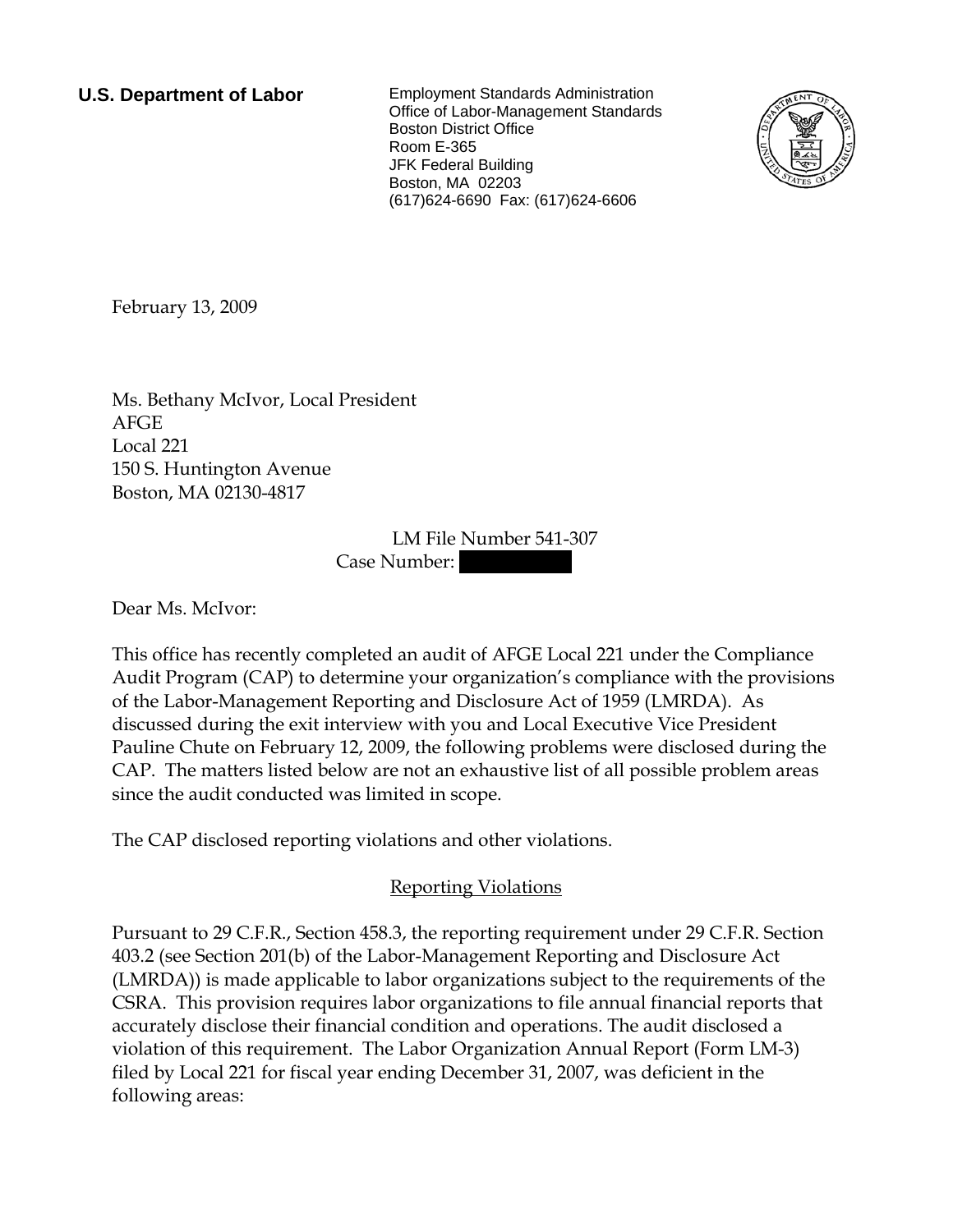Ms. Bethany McIvor February 13, 2009 Page 2 of 3

1. Cash Reconciliation

It appears that the cash figures reported in Item 25 are not the cash figures according to the union's books after reconciliation to the bank statements. The instructions for Item 25 state that the union should obtain account balances from its books as reconciled to the balances shown on bank statements.

2. Failure to Report Disbursements

Local 221 did not report at least \$1, 500 in local disbursements in Statement B of the local's LM-3 filed for the fiscal year ending December 31, 2007. The Statement B instructions state that disbursements must be recorded when money is actually paid out by the labor organization.

3. Failure to File Bylaws

Pursuant to 29 C.F.R. Section 458.3, the requirement under 29 C.F.R. Section 402.4 implementing LMRDA Section 201(a) is made applicable to labor organizations subject to the requirements of the CSRA. This provision requires labor organizations to file copies of any revised constitution and bylaws when it files its annual financial report. The audit disclosed a violation of this requirement. Local 221 amended its constitution and bylaws in 2002, but did not file the required copies with its LM report for that year.

Local 221 has now filed a copy of its constitution and bylaws.

I am not requiring that Local 221 file an amended LM report for 2007 to correct the deficient items, but Local 221 has agreed to properly report the deficient items on all future reports it files with OLMS.